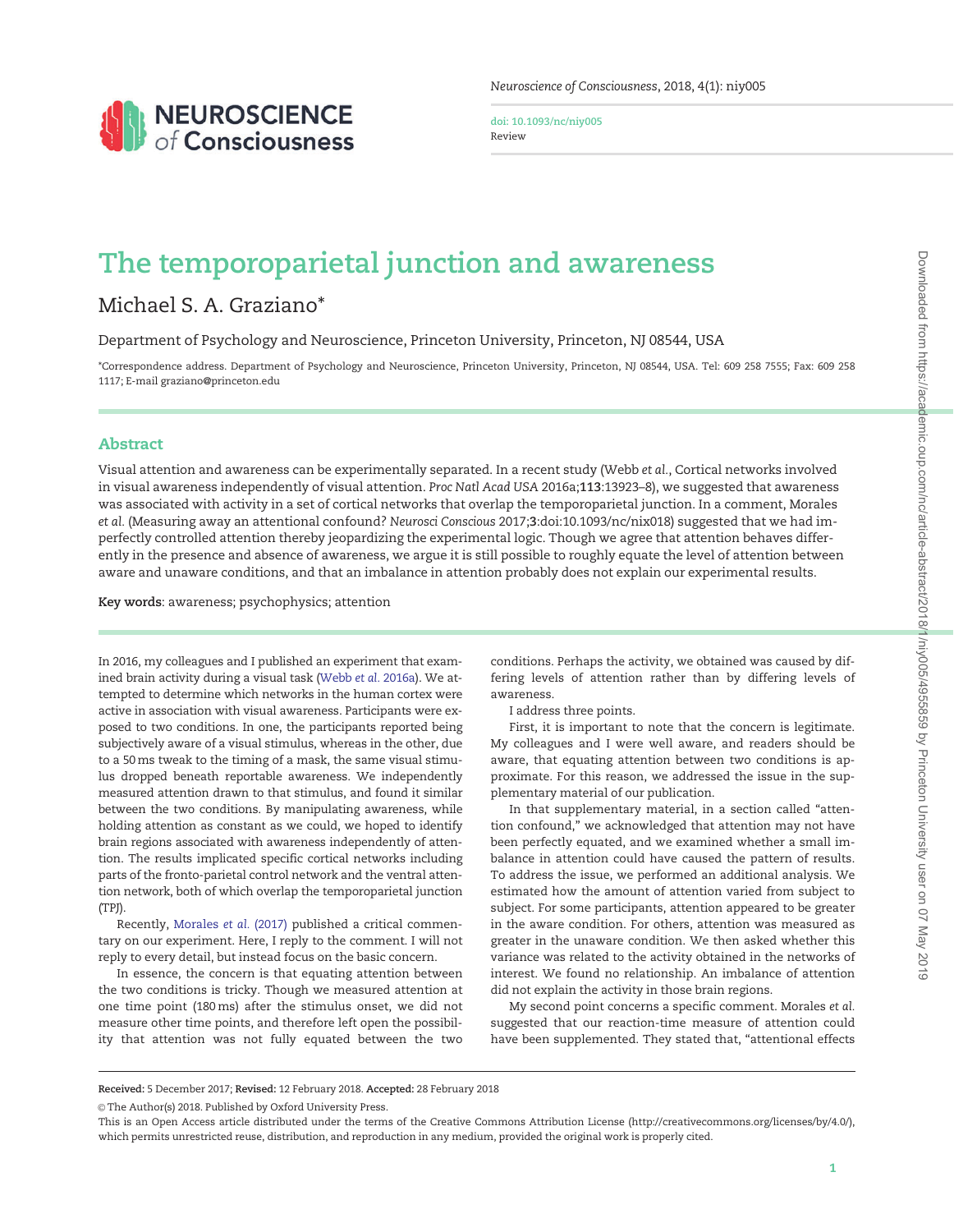<span id="page-1-0"></span>can also be measured not in terms of reaction times but by target discrimination accuracy." Yet we reported that discrimination accuracy was not significantly different between the aware and unaware conditions, again suggesting that overall attention was at least roughly comparable between the two trial types.

My third point concerns an earlier behavioral experiment. In that previous study (Webb et al. [2016b\)](#page-2-0), we used a behavioral paradigm to manipulate awareness of a visual stimulus while measuring attention to the stimulus. We measured a time course of attention over a period of 590 ms after stimulus onset. The amount of attention varied over that time course. The fluctuations were significantly greater when the participants were unaware of the stimulus than when they were aware of it. We argued that awareness of a stimulus helps to stabilize attention on that stimulus, in accordance with our hypothesis that awareness acts as the internal control model for attention ([Webb and](#page-2-0) [Graziano 2015\)](#page-2-0).

In their critique, Morales et al. correctly note that in our previous study, attention follows a different time course in the aware and the unaware conditions. They conclude that, therefore, by our own data, attention cannot be considered identical between the aware and unaware conditions, and thus in our brain imaging study, the two conditions cannot be considered to have balanced attention.

I appreciate the concern. Yes, it is impossible to make attention truly identical between the aware and the unaware conditions. However, as shown in Fig. 2A of our behavioral paper [\(Webb](#page-2-0) et al. 2016b), the overall amount of attention is similar between the aware and unaware conditions. The fluctuations are greater in the unaware case, but the overall magnitude averaged over the time course is roughly similar in the two conditions (it is not significantly different). It was precisely for that reason that we chose a follow-up study, transferring the same behavioral paradigm into the scanner to measure brain activity [\(Webb](#page-2-0) et al. [2016a\)](#page-2-0). Since attention had been measured to be similar in overall magnitude between the two conditions, but awareness was starkly different, present in one condition and absent in the other, the paradigm provided an opportunity to test whether awareness might drive the activity of specific brain networks.

In a brain imaging study, because many trials are needed per condition, one cannot test very many conditions. Therefore, in our imaging study (Webb et al. [2016a\)](#page-2-0), we sampled attention at one time point rather than measuring the entire time course. We had already measured the time course for the paradigm in our previous study [\(Webb](#page-2-0) et al. 2016b), and therefore a repeat demonstration was unnecessary. This choice of ours in the imaging study, to spot-test attention at only one time point, appears to be the crux of the critique against our experiment. However, since we had already established the time course in a previous study, the criticism seems to us more rhetorical than substantial.

At its heart, the concern raised by Morales et al. (2017) seems to be that in our behavioral paper, we argue that attention depends on awareness. Without awareness, the dynamics of attention change. Yet in our brain imaging experiment, we argue that we can find a network that is relatively associated with awareness, independently of attention. Thus Morales et al. find what they consider to be a contradiction. Are attention and awareness interdependent, or are they separable? How can they be both? To give an analogy: the motor cortex controls the arm—it helps to stabilize it and direct it. Yet I can still anatomically and functionally distinguish the brain from the arm. Though interacting, they are still separable elements of a larger system. To argue that they must be either interacting, or separable, but not both, is not valid. Just so, my colleagues and I proposed the provisional theory that the brain constructs awareness as an attention schema—a representation that monitors and to some extent predicts attention [\(Webb and Graziano](#page-2-0) [2015\)](#page-2-0). That attention schema plays a crucial role in controlling attention. The two processes interact. Change one, and you change the other. And yet it should still be possible to look for separable anatomical bases for them. Keep one (attention) roughly the same, while varying the other (awareness) to one extreme or the other, and we find that a specific brain network is indicated (Webb et al. [2016a](#page-2-0)).

In conclusion, of course I agree that our brain imaging study is only one crack at the question, from one methodological angle, and no scientist should believe the story without convergent evidence. So far, at least some convergent evidence points to visual awareness associated with cortical networks that pass through the TPJ. In hemispatial neglect, damage to the TPJ classically causes a severe disruption of awareness [\(Vallar and Perani 1986\)](#page-2-0). In brain imaging studies of visual awareness, the TPJ, especially its dorsal part, often shows robust activity even if it is not emphasized in the text of every paper (e.g. Lumer et al. 1998; Dehaene et al. 2001; Naghavi and Nyberg 2005; Carmel et al. 2006; Persaud et al. 2011; Bor and Seth 2012; Cortese et al. 2016). However, I caution against over-interpreting specific brain areas. A network approach is more realistic (Igelström and Graziano 2017). I stand by the argument that, thus far, increasing evidence points to the TPJ as an important network node related to awareness, both one's own awareness and attributing the property of awareness to others, without undercutting arguments for other nodes.

### Funding

Princeton Neuroscience Innovation Fund.

Conflict of interest statement. None declared.

#### **References**

- Bor D, Seth AK. Consciousness and the prefrontal parietal network: insights from attention, working memory, and chunking. Front Psychol 2012;3:63.
- Carmel D, Lavie N, Rees G. Conscious awareness of flicker in humans involves frontal and parietal cortex. Curr Biol 2006;16: 907–11.
- Cortese A, Amano K, Koizumi A et al. Multivoxel neurofeedback selectively modulates confidence without changing perceptual performance. Nat Commun 2016;7:13669.
- Dehaene S, Naccache L, Cohen L et al. Cerebral mechanisms of word masking and unconscious repetition priming. Nat Neurosci 2001;4:752–8.
- Igelström K, Graziano MSA. The inferior parietal lobe and temporoparietal junction: a network perspective. Neuropsychologia 2017;105:70–83.
- Lumer ED, Friston KJ, Rees G. Neural correlates of perceptual rivalry in the human brain. Science 1998;280:1930–4.
- Morales J, Mouradi Y, Sergent C et al. Measuring away an attentional confound? Neurosci Conscious 2017;3:doi:10.1093/nc/ nix018.
- Naghavi HR, Nyberg L. Common fronto-parietal activity in attention, memory, and consciousness: shared demands on integration? Conscious Cogn 2005 2005;14:390–425.
- Persaud N, Davidson M, Maniscalco B, et al. Awareness-related activity in prefrontal and parietal cortices in blindsight reflects more than superior visual performance. Neuroimage 2011;58: 605–11.